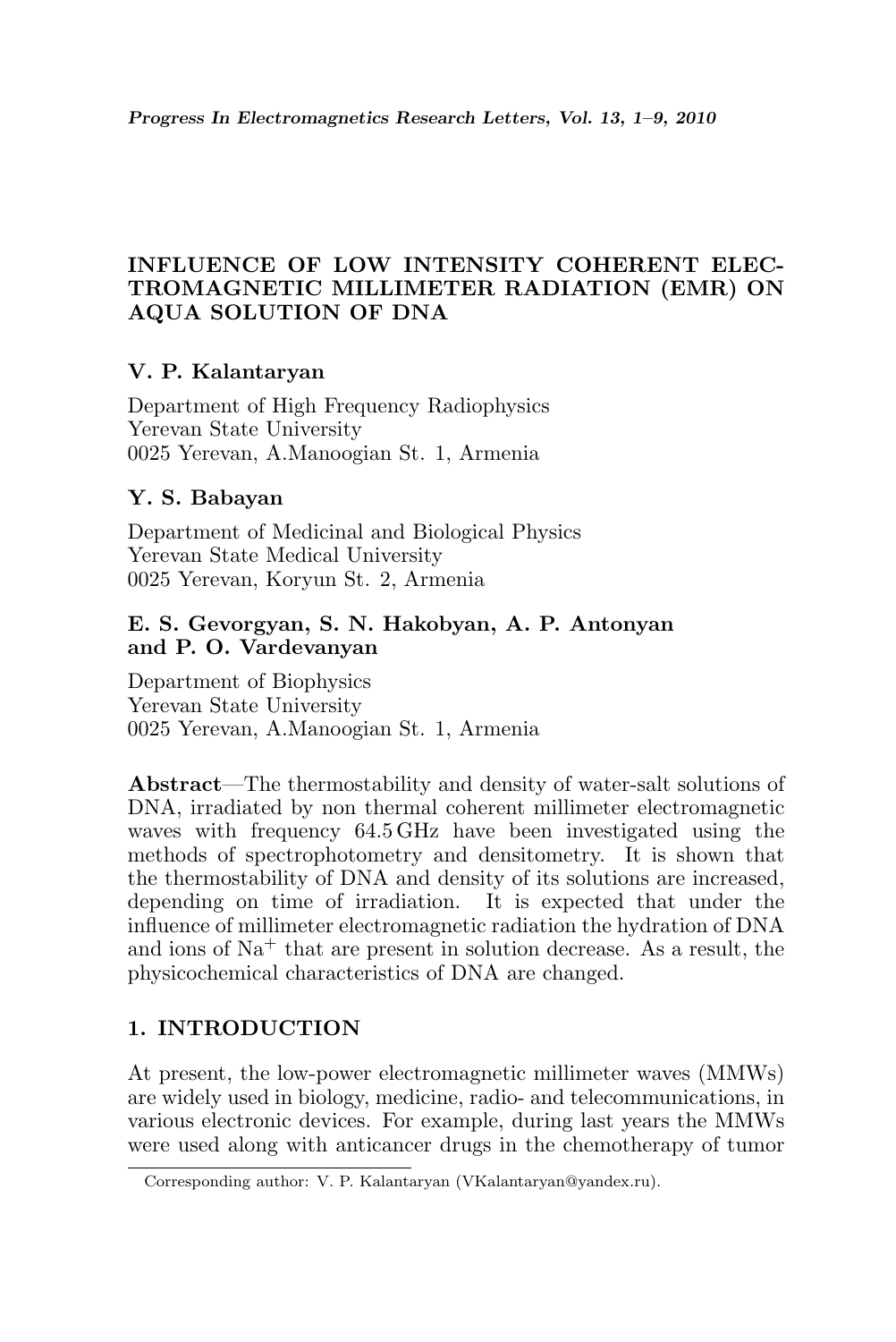of the laboratory animals. The experiments proved that without reducing the effect of anticancer drugs, it became possible to reduce adverse toxic reaction of the organism to the drugs. However, the mechanisms of low-intensity MMWs action on biological object still remain unclear [5, 6, 8].

Currently, the concept that non-thermal effect of MMWs on biological systems is determined by the effect of MMWs on water, causing changes of bound water properties is rather acknowledged. It is known that electromagnetic radiation of extremely high frequensies (EHF) of 30–300 GHz barely penetrates living organisms and biological tissues. The EHF electromagnetic radiation is nonionizing. The energy of quanta of low-power (non-thermal) EHF radiation is less than the energy of heat motion of atoms and moleculs and appreciably less than the energy of hydrogen bonds in living organisms.

Numerous effects of influence of low intensity extra high frequency electromagnetic radiation on the level of human organism and animals, bacteria, as well as on prokaryotic and eukaryotic cells are revealed [9, 13]. The existence of selective frequency dependent effects of MMWs has been shown along with occurrence of non selective, frequency independent influence [6, 11]. At present, the concept that non- thermal influence of MMWs on biosystems is being mediated by influence of water has got confirmation [7, 11]. Thus, the research of influence MMWs on structure and physical and chemical properties of water and water solutions of biological objects is essential. It is shown that rather weak physical influence including the MM-waves, impacts the properties of water solutions due to change of structure of water in an environment of the dissolved substances. Moreover, it is revealed, that functional changes of biological objects occur at irradiation of solutions of MM-waves [12].

At present, the animal and plant life is constantly being subjected to the low intensity microwave radiation (mobile phones, antennas, space communication, household appliances, etc). At the same time, the resonance frequencies of oscillations of molecular structures of biological tissues and molecular structures of water are in that frequency range too. Therefore, during their vital activity, the living organisms are constantly subjected to those electromagnetic fields influences and investigating the effect of electromagnetic waves of that range on water and biological systems could prove useful in developing certain mechanisms of protection from them.

The purpose of the work is to investigate the physical properties of DNA solutions irradiated by low-energy coherent electromagnetic MMWs with frequency of 64.5 GHz, in correspondence with resonance frequency of oscillations of hexagonal structures of water [11].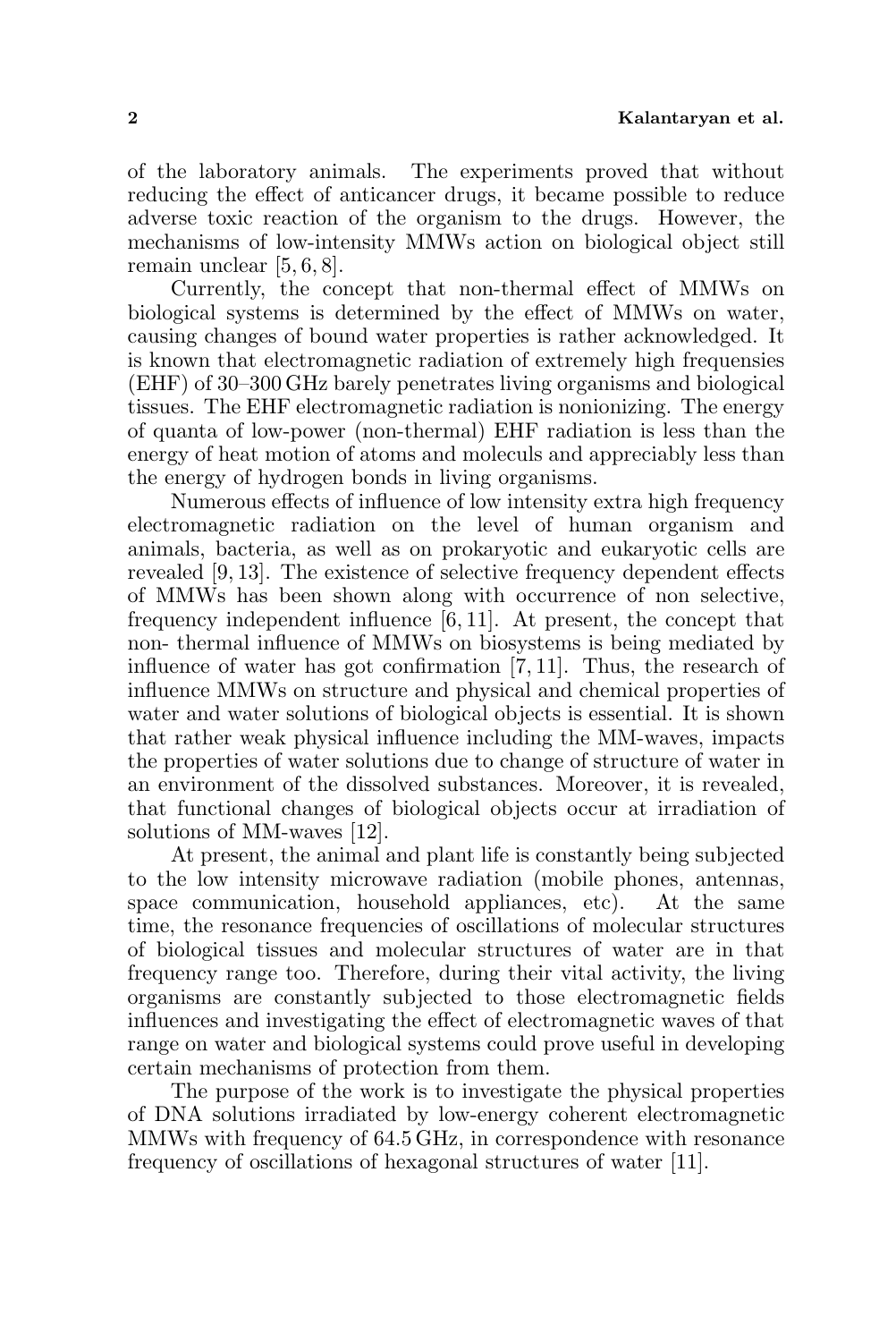### 2. MATERIALS AND METHODS

In this work, DNAs from Calf thymus, rat liver and tumour sarcoma 45 (S-45) have been used. All samples of DNA studied in a standard citrate-salt solution  $0.1 \times SSC$  ( $1 \times SSC = 0.15 M$  NaCl + 0.015 M Na-citrate), at presence of  $10^{-5}$  M EDTA, pH = 7.3, ionic strength of solution is  $[Na^+] = 0.0195 M$ . DNA from a liver of rats and from tumor S-45 have been allocated at the Institute of Fine Organic Chemistry (IFOC) (Armenia). The contents of proteins in DNA preparations of a liver of healthy animals (h-DNA) was  $1.5 \pm 0.2\%$ , and in DNA from S-45 (s-DNA) was  $1.3 \pm 0.2\%$ , that implies to pure DNA preparation standards.

Maxima of absorption of DNA at melting are received on spectrophotometer PYE UNICAM-SP8-100 (England), in thermostatic cells. At DNA melting quartz cuvettes hermetically closed by teflon corks, by length of an optical way 1 cm were used. Melting of DNA was carried out at continuous heating DNA solutions with help of programmed device Temperature Controller SP 876 (England), with a speed of 0.25 grade/minutes. Measurements were carried out in an interval of change of temperature  $25^{\circ}\text{C} \leq T \leq 95^{\circ}\text{C}$ . Values of absorption were deduced on the monitor of micro calculator Hewlett Packard 97S I/O. Melting of each sample of DNA repeated 6 times. Melting curves were constructed as it is described in work [14]. Melting parameters — Temperature  $T_m$  and width of melting interval  $\Delta T$  of each DNA were averaged on six measurements.

On the basis of the normalized integral melting curves the method of numerical differentiation receives differential melting curves (DMC) as it is described in work [3]. Density of water,  $0.1 \times SSC$  and DNA solutions with sensitivity was determined on dencitometer DMA 4500 Anton Paar (USA), with resolutions  $10^{-5}$  g/cm<sup>3</sup>.

The irradiation of solutions by MM-waves was carried out in a special glass bulb. Solutions from above are closed by transparent fine chlorvinil membranula for radiation. Thickness of the irradiated sample did not exceed 1 mm. For irradiation of MMWs source of extra high frequencies was applied, generator G4-142 (Russian made), working on the basis of a back wave lamp. On an output of the generator there was a cone-shaped radiating antenna. Stability of frequency of the generator was  $\pm 0.05\%$ . The irradiation of samples was carried out at room temperature, in a mode of amplitude modulation of frequency of 1 Hz, incident power density on a sample at frequency of 64.5 GHz was  $\sim 50 \,\mathrm{\mu W/cm^2}$ , the sample was placed in the far zone of antenna.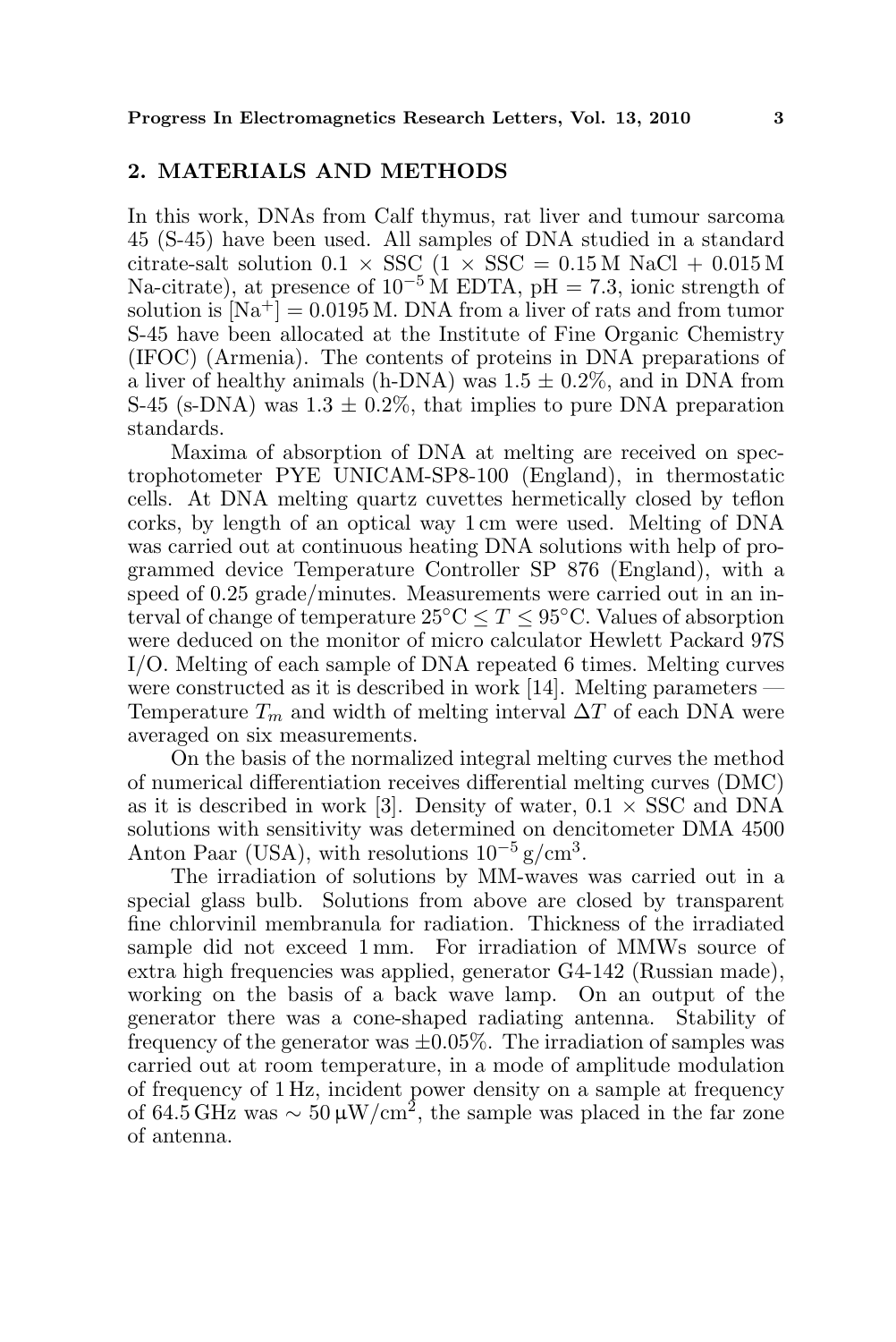### 3. RESULTS AND DISCUSSION

The research was conducted on the exposure of MMWs on the thermostability of DNA, purified from the liver of healthy rats (h-DNA) and Sarcoma tumor 45 (S-45) in water solutions. The irradiation of the samples was carried out at room temperature, the power flux density at frequency of 64.5 GHz was  $\sim 50$  microwatt/cm<sup>2</sup>. The DNA water solutions, prepared for spectrophotometer measurements, have been irradiated for 30, 40, 60, 90, 120 min. respectively. The melting curves have been obtained both, just after irradi curve of melting, magnitudes of  $T_m$  and  $\Delta T$  do not depend on the storing time of the irradiated DNA.





Figure 1. Melting curvesof DNA from sarcoma 45 irradiated for 90 min  $(1)$  and non-irradiated  $(2)$ .

Figure 2. Curve of dependence of irradiated for 90 min and non-irradiated DNA densities on temperature.

Figure 1 shows melting curves of (1) irradiated during 90 min., and (2) non-irradiated S-45 DNA and h-DNA respectively. Depending on

Table 1. Temperature and range of DNA melting obtained from of healthy rats liver and tumor sarcoma 45.

| Time of      |                    |                          |                   |                          |
|--------------|--------------------|--------------------------|-------------------|--------------------------|
| irradiation, | h DNA              |                          | $S-45$ DNA        |                          |
| min.         | $T_m, {}^{\circ}C$ | $\Delta T$ , $^{\circ}C$ | $T_m,{}^{\circ}C$ | $\Delta T$ , $^{\circ}C$ |
|              | $69.4 \pm 0.1$     | $7.2 \pm 0.2$            | $68.8 \pm 0.2$    | $7.9 \pm 0.2$            |
| 30           | $69.4 \pm 0.1$     | $7.2 \pm 0.2$            | $68.9 \pm 0.1$    | $7.9 \pm 0.2$            |
| 40           | $69.5 \pm 0.2$     | $7.1 \pm 0.2$            | $69.0 \pm 0.1$    | $7.8 \pm 0.2$            |
| 60           | $69.9 \pm 0.1$     | $7.0 \pm 0.2$            | $69.8 \pm 0.1$    | $7.8 \pm 0.2$            |
| 90           | $70.3 \pm 0.2$     | $7.2 \pm 0.2$            | $70.2 \pm 0.2$    | $7.6 \pm 0.2$            |
| 120          | $70.4 \pm 0.2$     | $7.0 \pm 0.2$            | $70.2 \pm 0.2$    | $7.5 \pm 0.2$            |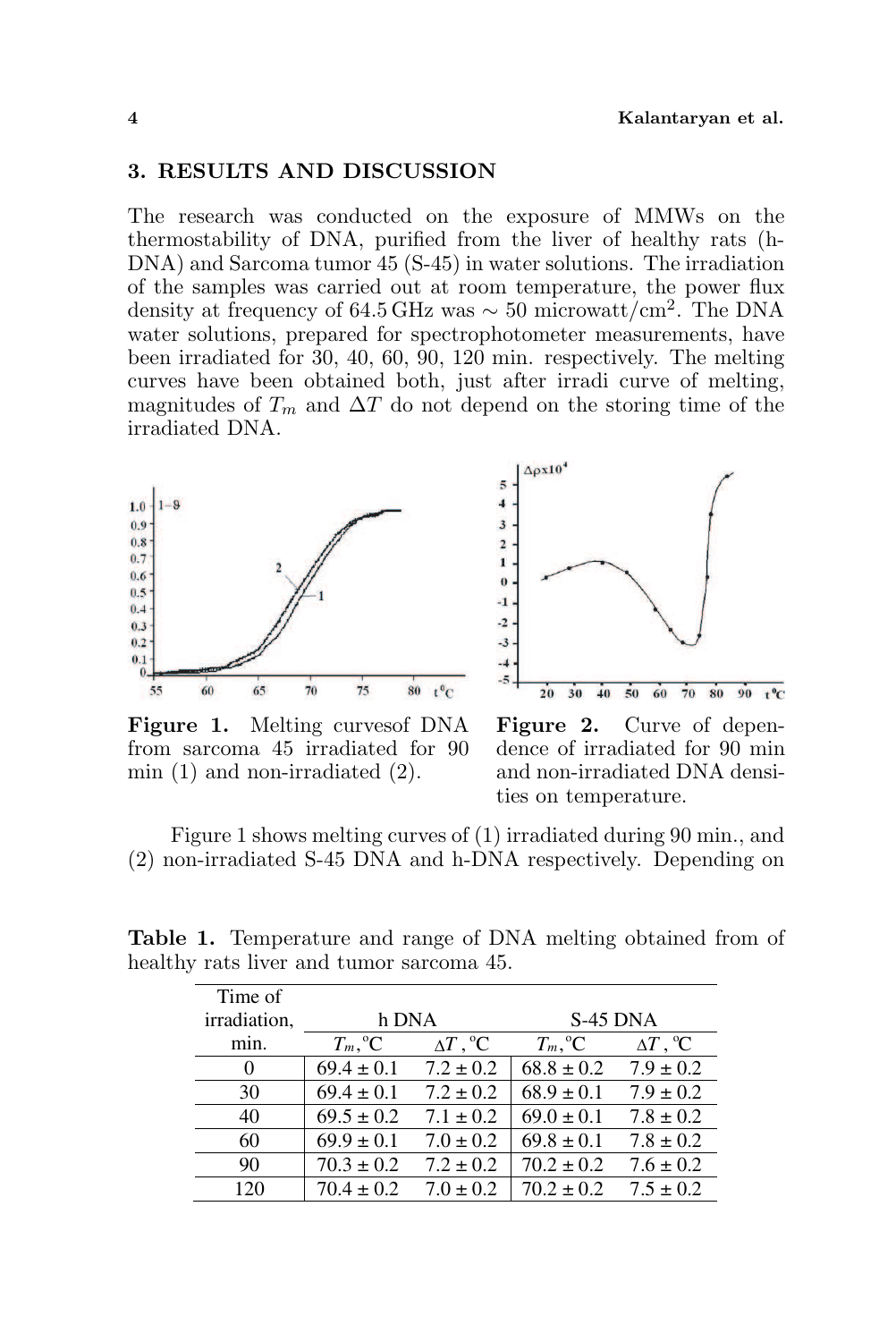the time of irradiation the thermostability of DNA is being increased, and this is more obvious for S-45 DNA (Figure 1).

Upon irradiation of 90 min. the  $T_m$  of a solution of hDNA is being increased up to  $\sim 1$ °C and  $T_m$  of S-45 DNA approximately up to 1.5°C; while the changes of  $\Delta T$  remain within experimental errors ( $\Delta T$  is being slowly decreased as a result of irradiation). The data on  $T_m$  and  $\Delta T$  of DNA from the liver of healthy rats and S-45, without treatment as well as irradiated during 90 minutes is shown in Table 1 [2].

The stronger changes of melting parameters observed for DNA of S-45 DNA is probably based on the structural changes of this DNA in comparison with hDNA, as a result of which the hydration of S-45 DNA in certain hypermethylated parts may significantly differ from the hydration of other parts of DNA [1, 4, 10].

Structural changes of bound water may be explored also by measuring of changes of DNA solution density as a result of irradiation. The experiments showed that as a result of irradiation of a buffer and DNA solution by frequency 64.5 GHz resonant for water, the buffer density and DNA solutions tend to increase.

The dependence of density of solution DNA on temperature at an irradiating duration of 90 and 120 minutes is shown on Figure 2 in order to revealing changes in water environment at an irradiating dependant on temperature. It is shown that as temperature increases the density irradiated and non-irradiated DNA decreases. However, there is essential difference between solutions irradiated and nonirradiated DNA. Dependence of changes of density- $\Delta \rho$  on T where  $\Delta \rho$  is a difference of density of solutions irradiated and non-irradiated DNA is shown on Figure 2.

The dependence of poorly increases in an temperature interval  $20 \leq T \leq 40^{\circ}$ C while sharp decrease of  $\Delta \rho$  is observed in an interval  $40 < T \leq 70^{\circ}$ C. Sharp decrease of density of DNA upon radiation occurred, whereas density of non-radiated DNA does not change significantly. At  $T > 70\degree C$  density of radiated DNA increased that is caused by the rises of dependence curve of  $\Delta \rho$ .

The changes in values of radiated and non-radiated DNA's densities are summarized in Table 2.

Usually, upon research of influence of different factors on base pairs of DNA, it is necessary to study the influence of the external factor on DNA from different sources with different GC content. In a number of cases these differences may be insignificant and are within experimental uncertainty.

To avoid systematic errors, one may consider the influence of the studied factor with different GC content on the certain parts of the same DNA, and only after that one may guess about electoral influence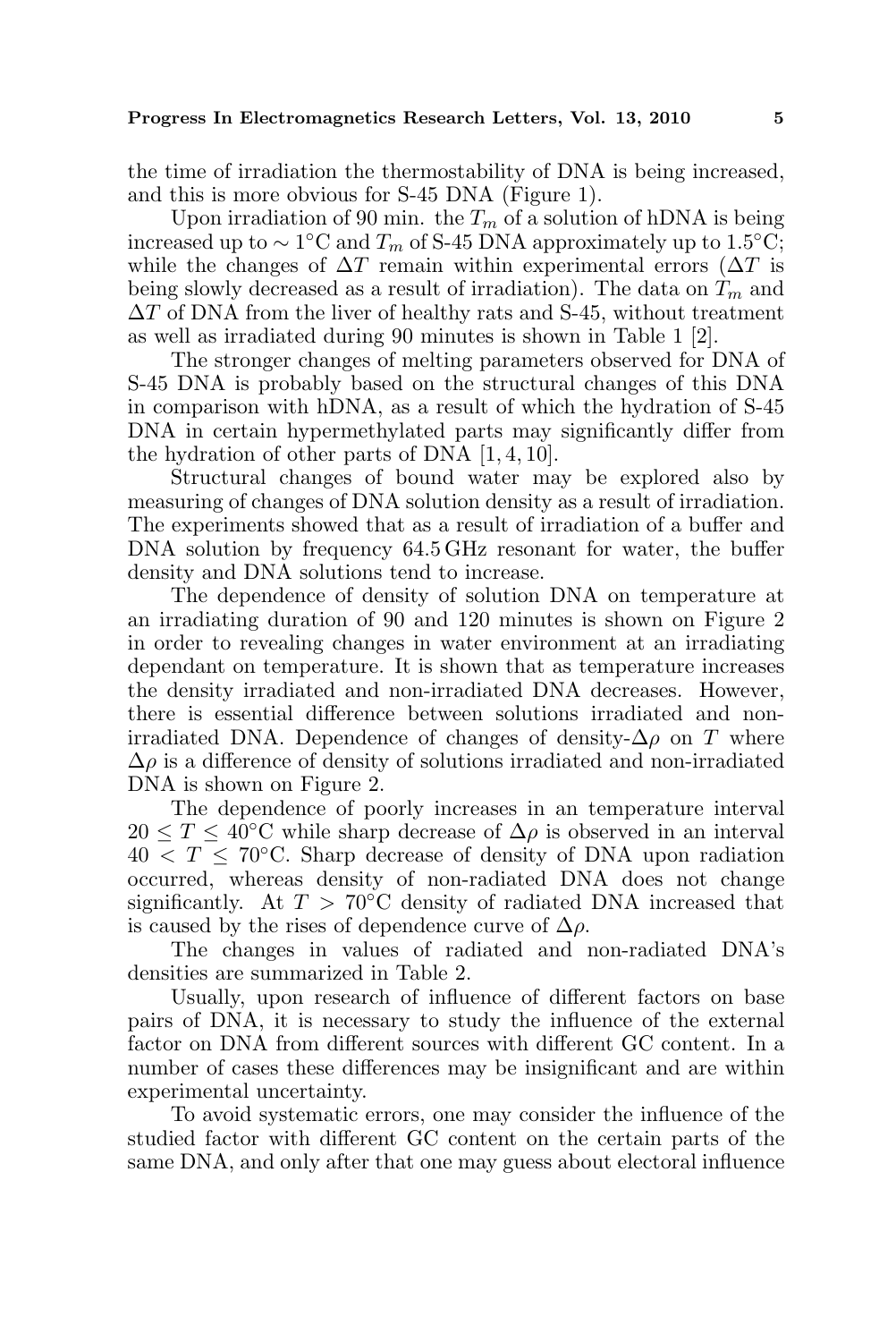| Time of<br>irradiation, min. | Buffer | $Buffer + DNA$                                  |
|------------------------------|--------|-------------------------------------------------|
|                              |        | $0.999201 \pm 0.000005$ $0.999232 \pm 0.000004$ |
| 30                           |        | $0.999220 \pm 0.000005$ $0.999242 \pm 0.000005$ |
| 60                           |        | $0.999241 \pm 0.000004$ $0.999269 \pm 0.000004$ |
| 90                           |        | $0.999253 \pm 0.000004$ $0.999291 \pm 0.000005$ |

Table 2. Magnitude of solutions density before and after exposure of MMEMW.

of the given factor.

Figure 3 shows the Differential Melting Curve (DMC) of calf thymus DNA and its dissolution into 5 Gauss components.

On the DMC of DNA each gauss can be presented as determined parts of DNA with an average GC-content. Thus, upon the research of the behavior of these parts under the influence of studied factors, based on the received data, one may consider the selective effect on AT and GC-nucleotide pairs of DNA. As a result of a large overlapping the maximums of first two components as per temperature scale  $(T)$  cannot be determined. That is why even insignificant change of DMC (within experimental errors) can lead to the dissolution with maximums under other temperatures. The divided third, fourth and fifth components can be used as parts with quasi-random distribution of nucleotide pairs with an average GC-content. One may get the average of GC-content  $(x)$  of the given part of DNA by using the following formula

$$
T_m = 82.1 + X \cdot (40 - 1.4 \cdot \text{lg}[Na^+] + 17.3 \cdot \text{lg}[Na^+])
$$

and taking into consideration melting temperature  $(T_m)$  of the components. The calculations prove that for the mentioned peaks the average GC-content is equal accordingly to:

$$
X_3 = 0.5; X_4 = 0.58
$$
 and  $X_5 = 0.66$ 

The method of dissolution of the DMC DNA is used to determine exposure of MMWs of low rate on the base pairs of DNA. It was proved that the exposure of MMWs on DNA leads to the stability of DNA. The MMWs of 64.5 GHz have been absorbed into water, as a result of which the hydration of nucleotide pairs has been changed. Figure 4 shows dependence of studied components T on the time of irradiation. As seen from the Figure 4.

T increases, which is more for AT-rich blocks. Consequently, by changing the structure of bound water the MMWs can differently affect the changes of thermostability of AT- and GC-nucleotide pairs.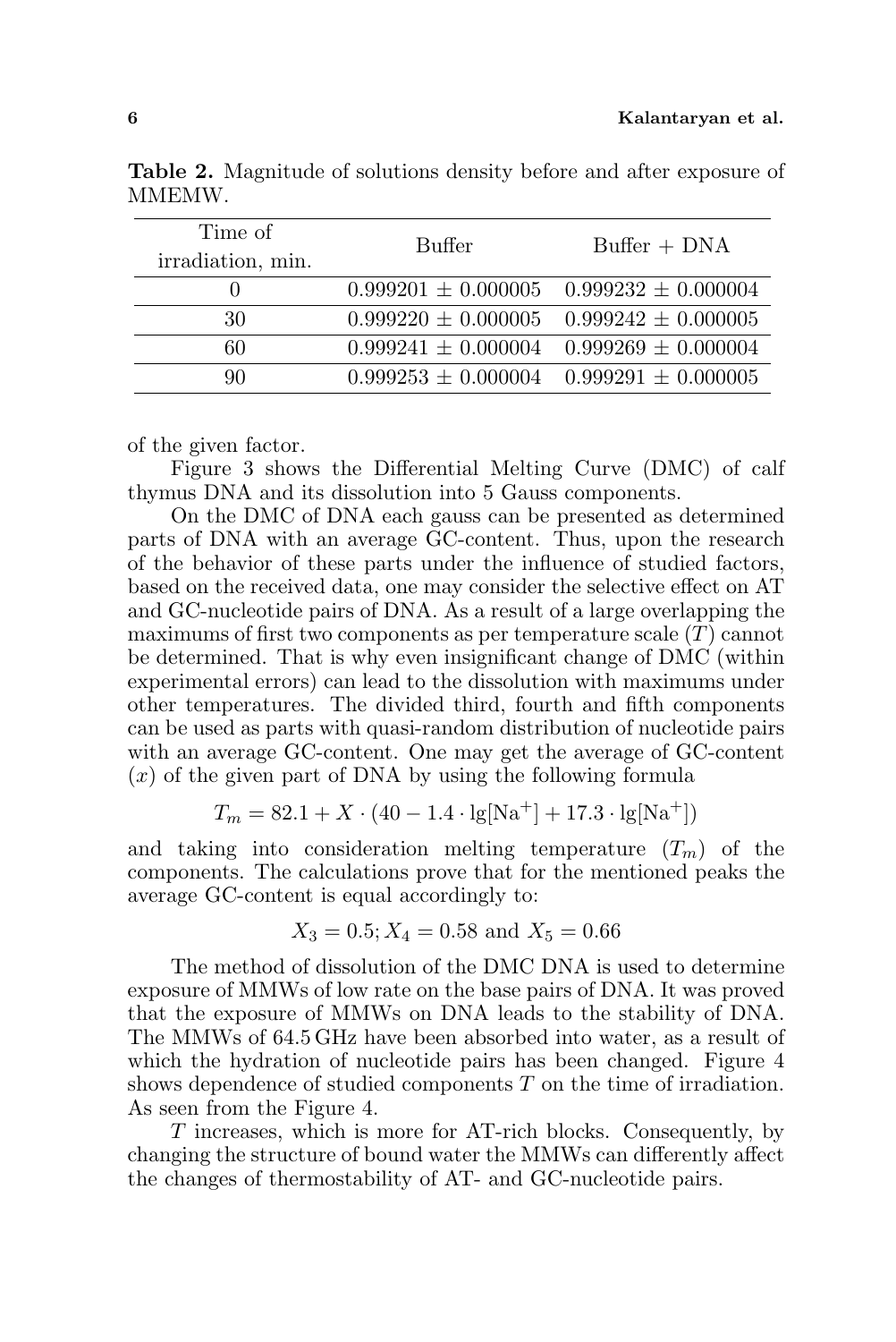

Figure 3. Differential Melting Curve (DMC) of calf thymus DNA and its dissolution into 5 Gauss components.



Figure 4. Dependence of melting temperature on 3rd  $(1)$ , 4th  $(2)$ and 5th (3) components of DMC of DNA on time of irradiation.

By summarizing the above mentioned data one may assume that MMWs selectively affects nucleotide pairs. The proposed approach has certain advantages compared with other methods, since it does not require experimenting with DNA of different GC content. Just upon the direct experiment of DNA of the given organism it is possible to estimate the contribution of this or that factor to the changes of thermostability of different nucleotide pairs.

### 4. CONCLUSION

On the bases of obtained results following conclusions were made:

It has been shown that stronger change of melting parameters of S-45 DNA in comparison with h-DNA is probably based on the structural changes of this DNA, as a result of which the hydration of S-45 DNA in certain hypermethylated parts can significantly differ from the hydration of other parts of DNA.

It has been shown that the density of irradiated during denaturation DNA sharply increased in the range of temperature  $40 \leq T \leq 75^{\circ}$ C comparing with non-irradiated DNA while at  $T > 75^{\circ}$ C this parameter for irradiated DNA sharply increase.

It has been obtained that melting temperature of AT-rich blocks of  $i$ irradiated  $DNA$  — increases more than for GC-blocks. Consequently, by changing the structure of bound water the MMWs can differently affect the changes of thermostability of AT- and GC-nucleotide pairs.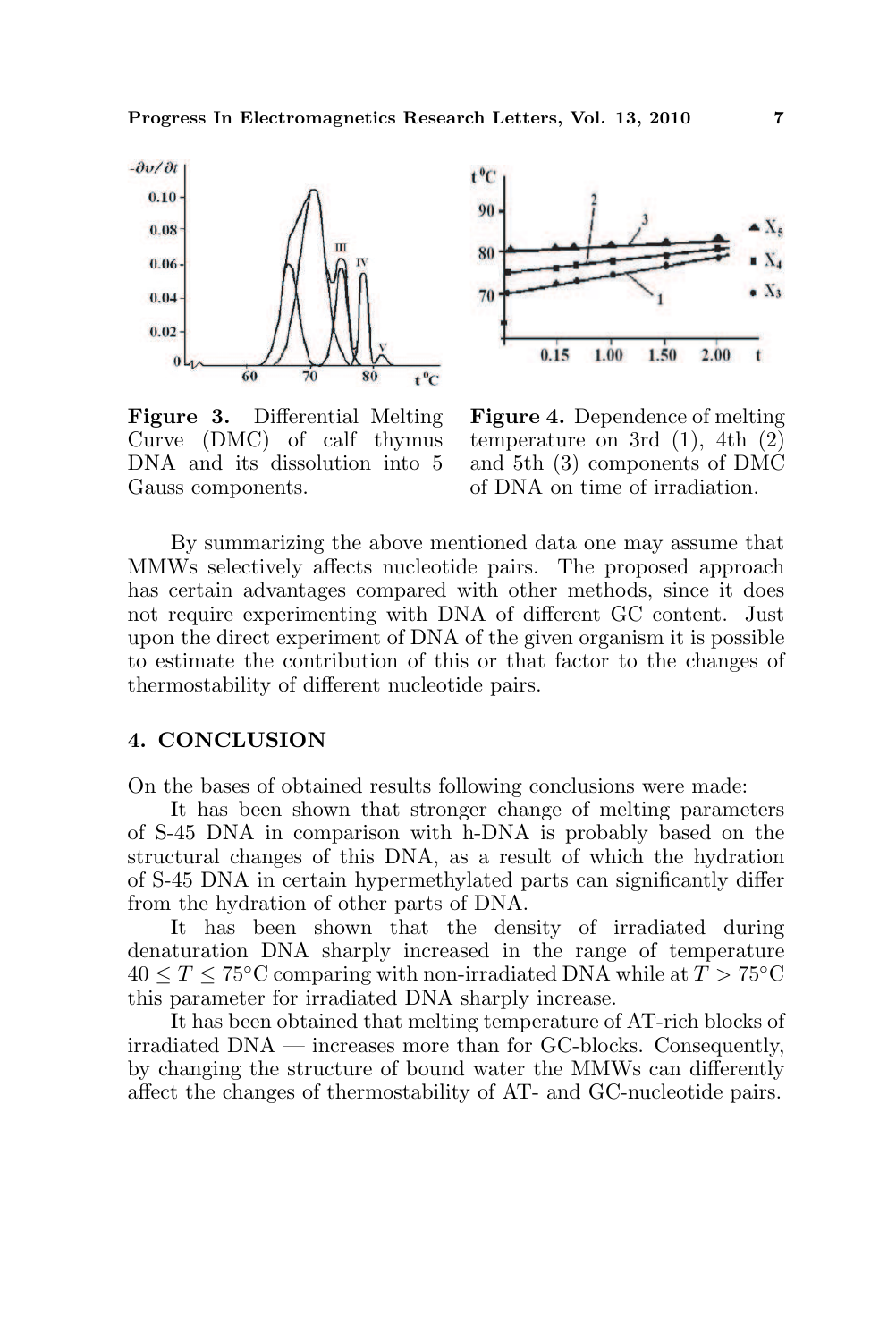### **REFERENCES**

- 1. Adams, P. L. and R. Eason, "Increased GC content of DNA stabilizes methyl CpG dinucleotides," Nucleic Asids Res., Vol. 12, No. 14, 5869–5877, 1984.
- 2. Babayan, Y. S. and J. V. Garibyan, "Structural features of DNA from sarcoma-45 tumor," Biofizika, Vol. 35, 592–596, 1990.
- 3. Babayan, Y. S., P. O. Vardevanyan, J. V. Garibyan, S. G. Harutiunyan, L. L. Kulaga, and V. M. Aslanyan, "Application of melting method in revealing distinctions DNA from normal and tumor tissue," Biofizika, Vol. 29, 313–314, 1984.
- 4. Behe, M. and G. Felsenfeld, "Effects of methylation on a synthetic polynucleotide: The B  $\rightarrow$  Z transition in poly (dG-m<sup>5</sup>C)," Proc. Nat. Acad. Sci. USA, Vol. 78, 1619–1623, 1981.
- 5. Belyaev, I. Y., V. S. Shcheglov, Y. D. Alipov, and V. A. Polunin, "Resonance effect of millimeter waves in the power range from  $10^{-19}$  to  $3 \cdot 10^{-3}$  W/cm<sup>2</sup> on Escherichia coli cells at different concentrations," Bioelectromagnetics, Vol. 17, 312–321, 1996.
- 6. Devjatkov, N. D., M. B. Golant, and O. V. Betskii, "Millimeter waves and their role during ability to live," Radio i Svyaz', Nauka, Moscow, 1991.
- 7. Fesenko, E. E. and A. Y. Gluvstejn, "Changes in the state of water, induced by radiofrequency electromagnetic fields," FEBS Letters, Vol. 367, 53–55, 1995.
- 8. Makar, V. R., M. K. Logani, A. Bhanushali, M. Kataoka, and M. C. Ziskin, "Effect of millimeter waves on natural killer cell activation," Bioelectromagnetics, Vol. 26, 10–19, 2005.
- 9. Minasyan, S. M., G. Y. Grigoryan, S. G. Saakyan, A. A. Akhumyan, and V. P. Kalantaryan, "Effects of the action of microwave-frequency electromagnetic radiation on the spike activity of neurons in the supraoptic nucleus of the hypothalamus in rats," Neuroscience and Behavioral Physiology, Vol. 37, No. 2, 175–180, USA, Feb. 2007.
- 10. Partha, M. D. and S. Rakesh, "DNA methylation and cancer," Clinical Oncology, Vol. 22, 4632–4642, 2004.
- 11. Petrosyan, V. I., N. I. Sinitsin, V. A. Elkin, N. D. Devyatkov, J. V. Gulyayev, O. V. Betskii, L. A. Lisenkova, and A. I. Gulyayev, "Role of resonance molecular-wave processes in the nature and their use for the control and corrections of a condition of ecological systems," Biomeditsinskaya Radioelectronica, No. 5–6, 62–105, 2001.
- 12. Safronova, V. G., A. B. Gapeev, A. A. Alovskaya, A. G. Gabdul-